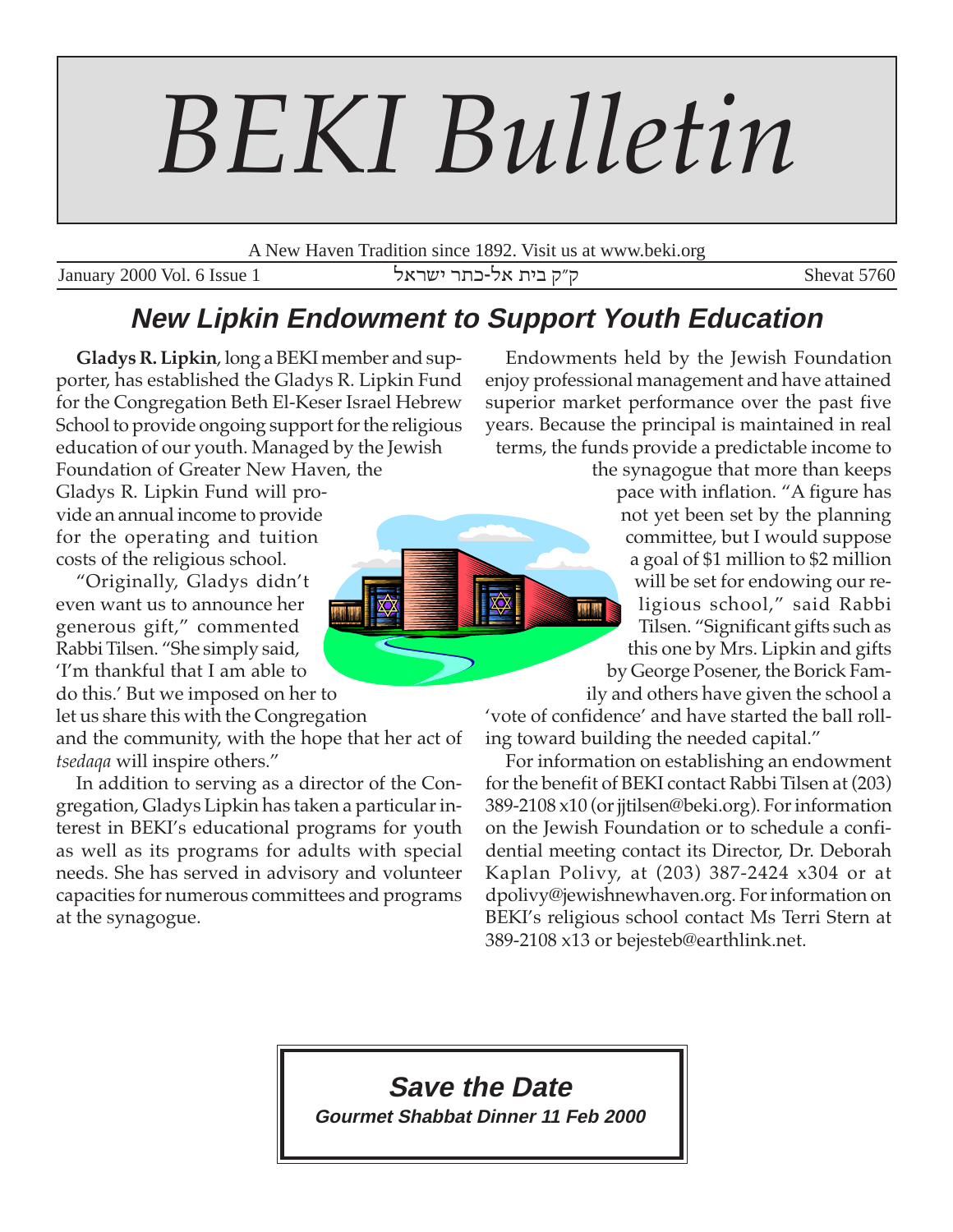## **How to Contact the BEKI Bulletin**

Responses to "A Message from Rabbi Tilsen," questions for "Dear Rabbi" and Letters to the Editor can be sent to: Editor, BEKI-Bulletin, 85 Harrison Street, New Haven, CT 06515 or by email to jjtilsen@aol.com.

 *Rabbi Tilsen's mail and e-mail are opened directly and exclusively by the Rabbi himself* and are as secure and confidential as mail and e-mail can be.

## **Calling BEKI**

To call BEKI, dial (203) 389-2108.

When the automated attendant answers, dial any of the numbers below for the desired extension. You don't have to wait to hear the whole recorded greeting. If you don't have a "touch-tone" phone (i.e. a phone that dials by sending tones), wait to the end of the greeting and you will then be able to leave a message for the Administrator. A shortcut: To skip to the end of a greeting, press asterisk (\*).

#### **Extensions**

| Kadima & USY Youth Groups  30      |  |
|------------------------------------|--|
|                                    |  |
| Kulanu KeEhad Havura  33 r         |  |
|                                    |  |
| Office Manager Mary Ellen Mack  14 |  |
|                                    |  |
|                                    |  |
| Service Times Recording  88        |  |
| KISS-Snow Day Program  33          |  |
|                                    |  |
| UHS Principal Terri Stern  13      |  |
| USY & Kadima Youth Groups  30      |  |
|                                    |  |

## **Personalized Bookkeeping**

#### **Services Offered:**

Check Writing • Payroll Statement Reconciliation • P/R Tax Forms End of Year Reports

#### **Accurate and Professional Service**

#### **787-0496**

Muriel Chorney 213 Maple St.

## **BEKI-Bulletin**

The newsletter is published monthly by Congregation Beth El-Keser Israel for the benefit of its members. Congregation Beth El-Keser Israel is affiliated with the United Synagogue of Conservative Judaism.

To contribute articles or for inquiries regarding membership, donations, or special activities, call the Synagogue office (203) 389-2108, or write to 85 Harrison Street, New Haven, CT 06515-1724 or email: *jjtilsen@aol.com* or see our web page created by Phill Simon: *www.beki.org* For information about advertising, call the synagogue office. Deadline for submission of ads or articles is the 1st of the month preceding publication. Annual subscription is \$36.00.

#### **BEKI-Bulletin**

© 2000 Congregation Beth El-Keser Israel. A Message from Rabbi Tilsen & Dear Rabbi © 2000 Jon-Jay Tilsen. All rights reserved.

| Editor                   | Rabbi Jon-Jay Tilsen |
|--------------------------|----------------------|
| Associate Editor         | Donna Levine         |
| Associate Editor         | Donna Kemper         |
| <b>Production Editor</b> | David Golden         |
| Distribution Manager     | Saul Bell            |
| Advertisement Editor     | Sheila Gardner       |
| Photographer             | Charles Ludwig       |

## **Calling Rabbi Tilsen**

Rabbi Tilsen can be reached most days (except Saturdays and Tuesdays) from 6a to 3p and 6p to 10p at 389-2108 x10. When Rabbi Tilsen is on another call or out of the office, you may leave a voicemail message directly for him at x10, or if you prefer, with Mary Ellen at x14.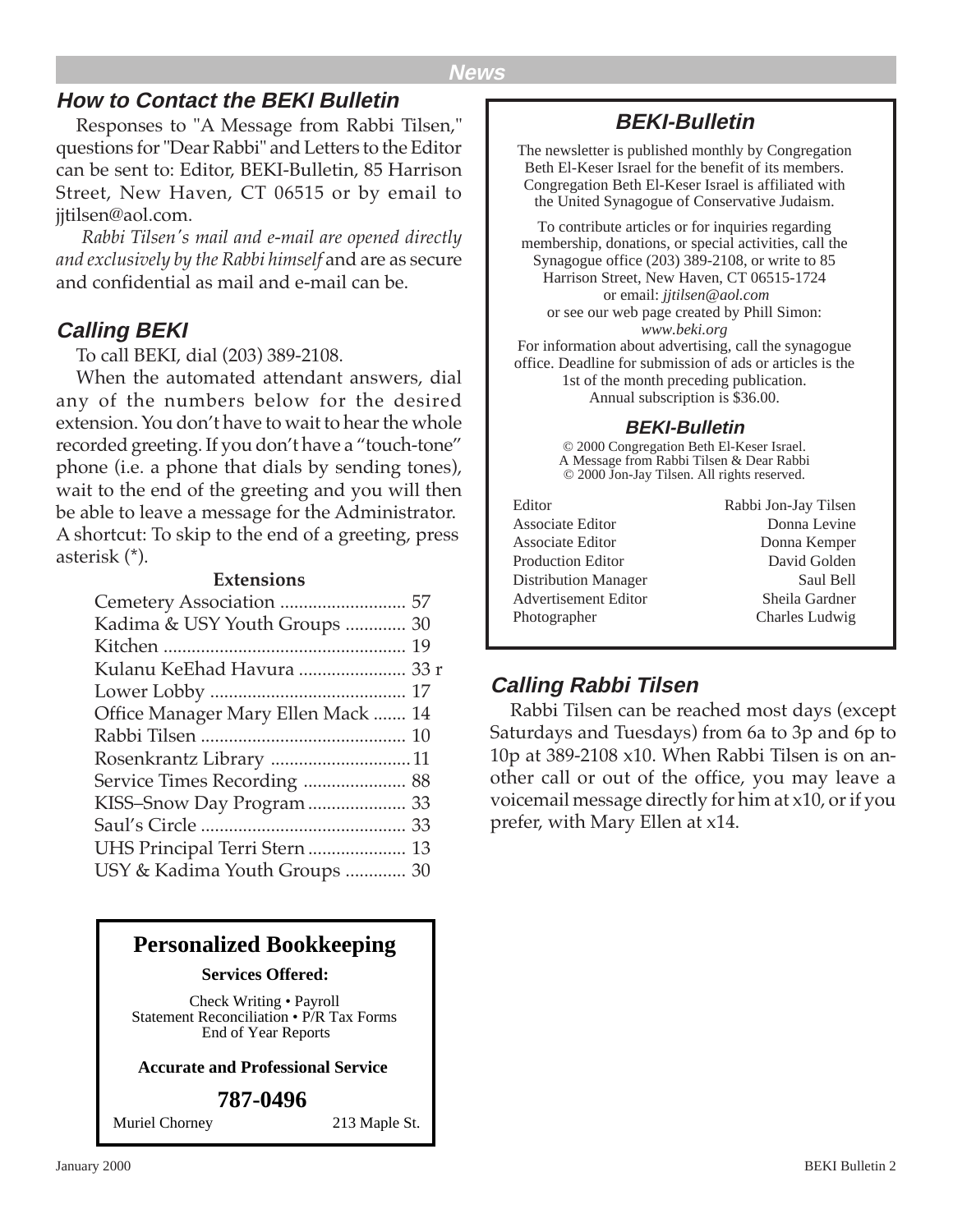## **A Message from Rabbi Tilsen**

## **Getting to Know Me**

As part of my work as rabbi in the Congregation, I have many opportunities to get to know a variety of interesting and inspiring people. This is one of the greatest benefits of my work at BEKI. Getting to know people is a wonderful way to learn more about oneself.

Some people can be intimidated by authority figures such as rabbis. Fortunately this has not been a problem at BEKI, at least among those who know me even a little. As a rabbinical student at the Jewish Theological Seminary, the class

"Intimidating Congregations 101" was an elective, not required, so I didn't take it. Instead, I learned how to project a rabbinic aura by reading back issues of *The Illustrated Holy Man News* in the JTS Library. Here are a few factoids about your rabbi that you might not have known. They say that "familiarity breeds contempt" so I will reveal only a few details, not enough to draw a complete picture, but enough to position you to do well in a trivia contest of synagogue personalities, or at least leaving you wanting to know more. Perhaps there is something you can relate to.

#### *Things I've never done*

Shopped at Wal-Mart Been to the Mall of America Visited Foxwoods or Mohegan Sun Taken illegal drugs Paid for sex Had a serious car accident Bungee cord jumped Been convicted of a felony Shot a real gun Traveled in Europe Piloted an airplane Changed the oil in my car myself Owned a TV



are pleased to announce the formation of

Child and Adolescent Health Care, L.L.C.

303 Whitney Avenue New Haven, Connecticut 06511 (203)776-1243

*General Pediatrics and Developmental Consultation*

#### *Things I've done*

Eaten bacon Climbed a big mountain Lived in Israel for four years Grew up in Minnesota Voted for a Republican candidate Kayaked in Hawaii Fallen asleep while driving Held the hand of the dying Broken my nose Been sorry Seen babies born Felt awe Skinny dipped in the Dead Sea Been rescued from a flood Wandered in the wilderness Changed flat tires Installed computer expansion card Had my tonsils removed

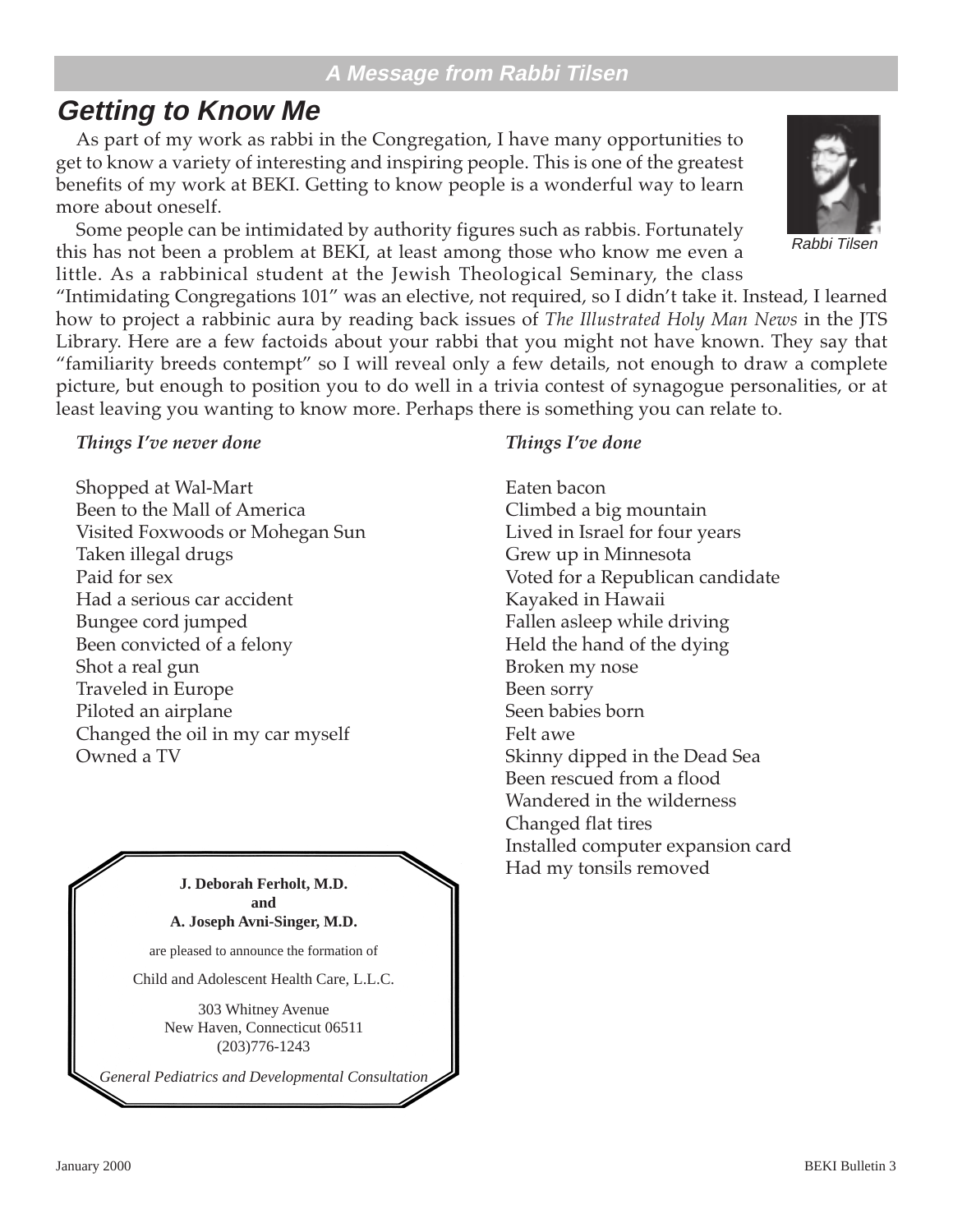#### Dear Rabbi,

What is the symbolism of throwing the dirt on a coffin at a Jewish funeral? Signed, Dying to Know

#### Dear Dying,

It is not a symbol. It is part of an actual burial.

The first shovels of dirt at a burial service can be a very difficult moment for the mourners, because it brings home the reality of the death in a very direct way. While some mourners choose not to attend the burial service, it is important to understand that the actual burial is a specific *mitzva* (religious imperative) and it is considered a great act of kindness to provide others with this final act of service. Mourners are not usually required or expected to perform or even attend the burial, but they may do so if they are able.

Dear Rabbi,

What is the symbolism of lighting Shabbat candles?

Signed, In the Dark



#### Dear Dark,

It is not a symbol. Originally, at least, and in most times and places, the lighting of Shabbat lamps was primarily to give light so that people would not have to (as they say in the punch line of many Jewish mother jokes) "sit in the dark." That is, if they didn't light Shabbat lamps, it would be dark, because most people did not otherwise have artificial lighting to illuminate the night. In most times and places, when the sun went down, it got dark, and that was the end of the matter. Lighting Shabbat lamps meant that this one day of the week was special in that people could see, and so could stay up later talking, singing, eating, studying, and reading. Shabbat was a very special day for that reason.

In our day the lighting serves as a moment for an individual or family to pause and begin a period of sacred time. The act of lighting the candles links one Jewish household to another and one generation to another.

| WESTVILLE BAKERY<br><b>FOX'S DELI</b><br>1460 Whalley Avenue New Haven, CT 06515 |                                                                                                                            |                  |  |  |  |
|----------------------------------------------------------------------------------|----------------------------------------------------------------------------------------------------------------------------|------------------|--|--|--|
| <b>BAKERY</b><br>387-2214                                                        | <b>FAX</b><br>387-4129                                                                                                     | DELI<br>397-0839 |  |  |  |
|                                                                                  | Specializing in:<br>Bar/Bas Mitzvah, Weddings, Office and Home Parties<br>• Platters for all occasions<br>• Prepared foods |                  |  |  |  |
|                                                                                  | <b>STAR</b>                                                                                                                |                  |  |  |  |

# Guaranteed Lowest Prices on all Brands of Tires **AUTO REPAIRS & TIRES**

Mag and Custom Wheels

Fast, Courteous Service Huge Inventory Full-Service Auto Repair ASE Certified Mechanics Always on Duty Free Estimates

| 40 Orange Avenue | Hours:     |               |  |
|------------------|------------|---------------|--|
|                  | M. T. W. F | $8:00 - 5:30$ |  |
| West Haven, CT   | Thurs.     | $8:00 - 8:00$ |  |
| 933-2886         | Sat.       | $8:00 - 3:00$ |  |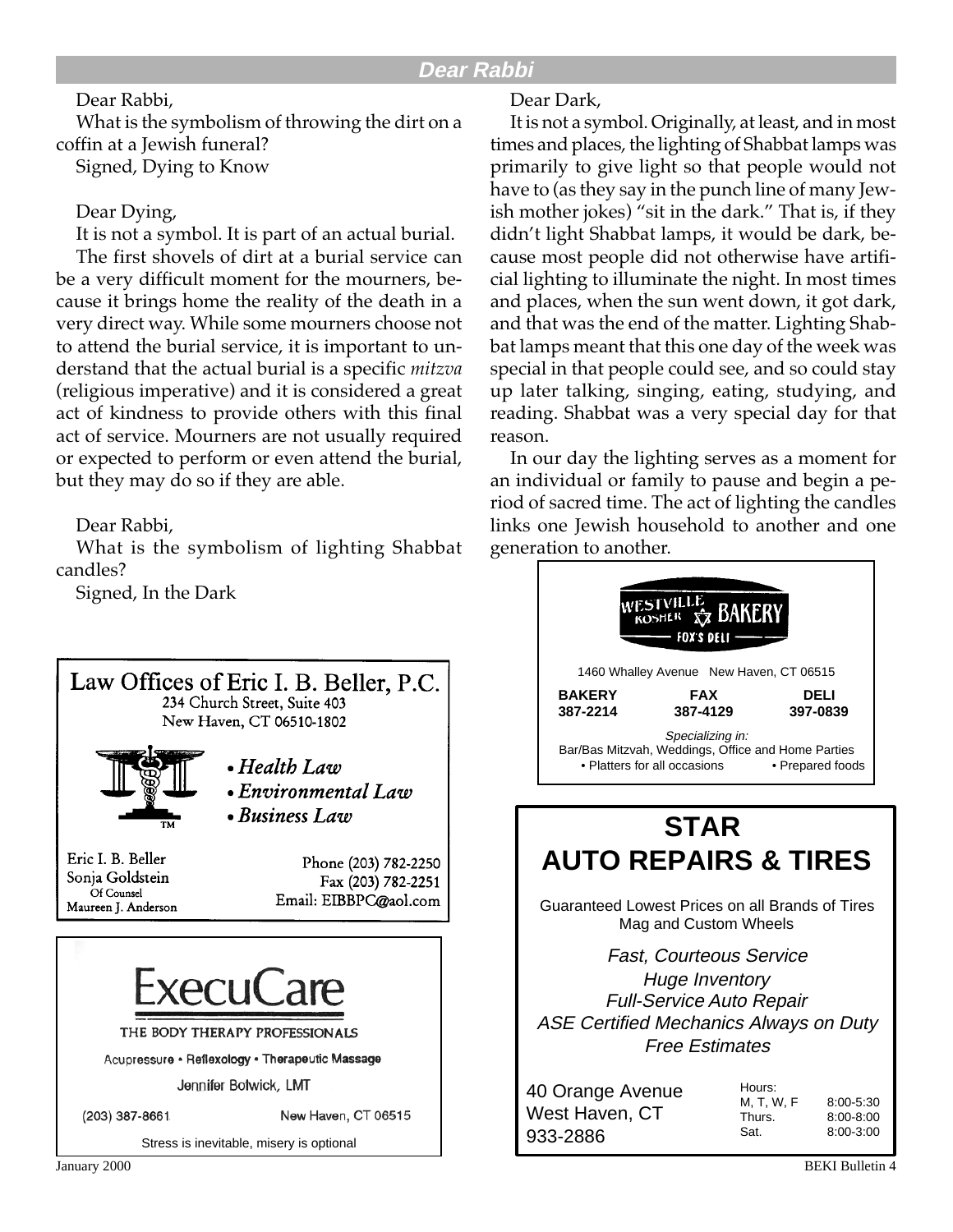## **BEKI Membership**

The BEKI Membership Committee will be hosting a "Bring A Friend To BEKI" Shabbat on Saturday 5 February 2000 with an extended qiddush. We hope that every member can participate by bringing at least one new person or family to the Shul on this day. BEKI has so much to offer in its Shabbat morning programs; there is something for everyone. Why not share it with a newcomer? Save the date, we look forward to the shul being crowded on this day!

## **Renaissance Campaign Approaching Financial Goal**

As of 1 December 1999, the 1999-2000 BEKI Renaissance Campaign raised \$82,400, which represents 88% of its minimum goal of \$93,000. The Renaissance campaign includes only direct donations to the campaign and pledges at the Kol Nidre Appeal. Contributions made to establish endowed funds or directed to specific projects are acknowledged elsewhere.

The Renaissance Campaign was implemented in order for BEKI to raise sufficient funds for BEKI to meet its operating expenses for the current fiscal year. This year, BEKI faces additional expenses due to the removal of two underground oil tanks and the hiring of an architect to create a master plan.

The Renaissance Campaign also permits the synagogue to maintain its dues structure at current levels so that they remain relatively affordable. If not for the monies raised from the Renaissance Campaign, dues would need to be raised by approximately \$450 per member unit (single or family).

If you would like more information regarding the Renaissance Campaign, please contact Stephen Pincus at 397-8816 or Robert Leikind at 389-4569.

# **Posener Gift for Shabbat Morning Youth Programs**

Through the generosity of George G. Posener, Anne Johnston will now expand her duties as Special Programs Director by adding her support to the Shabbat Morning Children's Programs at BEKI. The **Children's Shabbat Havura** (Friendship Circle) for preschoolers, the **K-2 Kehila**



George G. Posener

for kids in grades K through 2, and the Junior Congregation are all parent-led programs meeting weekly year-round. The addition of Anne's expertise is designed to enhance the volunteer effort, not replace it. The Posener gift will enable Anne to serve as a consultant to parents preparing lessons, to further develop the printed resource center, and to lead additional Shabbat morning sessions through the spring of this year.

The Children's Programs at BEKI begin at 10:45a each *Shabbat* (Saturday) morning and end at about noon. Everyone is welcome to come and explore.

## **BEKI Sisterhood News**

Sisterhood wishes everyone a healthy, happy and rewarding year 2000. We are now discussing plans for the coming spring.

Now that Hanukah is behind us, please don't forget that the Sisterhood Gift Shop has gifts for all occasions: birthdays, anniversaries, graduations, new babies, etc.

And Sisterhood always welcomes new members. Please join us!

*Adele Tyson, President*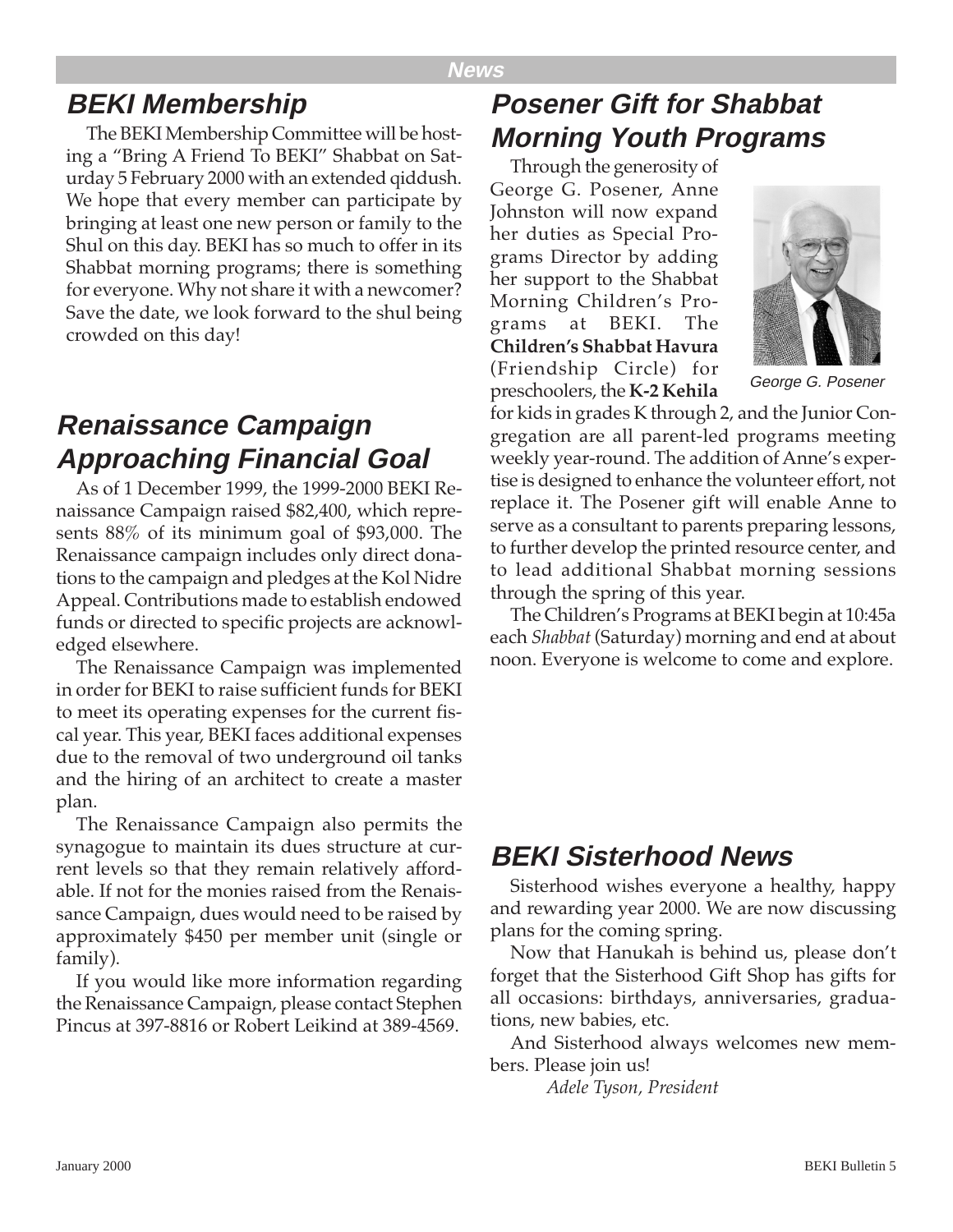## **DELI BOXES 2000: YOU DON'T HAVE TO WATCH THE SUPERBOWL TO ENJOY A GREAT DINNER!!**

For the 7th consecutive year, Congregation Beth El-Keser Israel/B'nai Jacob USY will again offer delicious boxed deli dinners for sale to the community on Super Bowl Sunday 30 January 2000. This year, in response to requests by our members, both vegetarian and vegan choices will be available in addition to the traditional deli meat selections. Proceeds from the sale of these dinners goes toward support of the group's activities and especially toward the USY international tzedakah fund "Tikun Olam".

Flyers and order forms were sent out to the congregation and to the community in December. Additional order forms are available at BEKI. Please send in your orders before 18 January. For more information, please call our Deli Boxes co-chairs: Aliza Kuperstock 387-0304 or Danya Cheskis-Gold 397-1497.

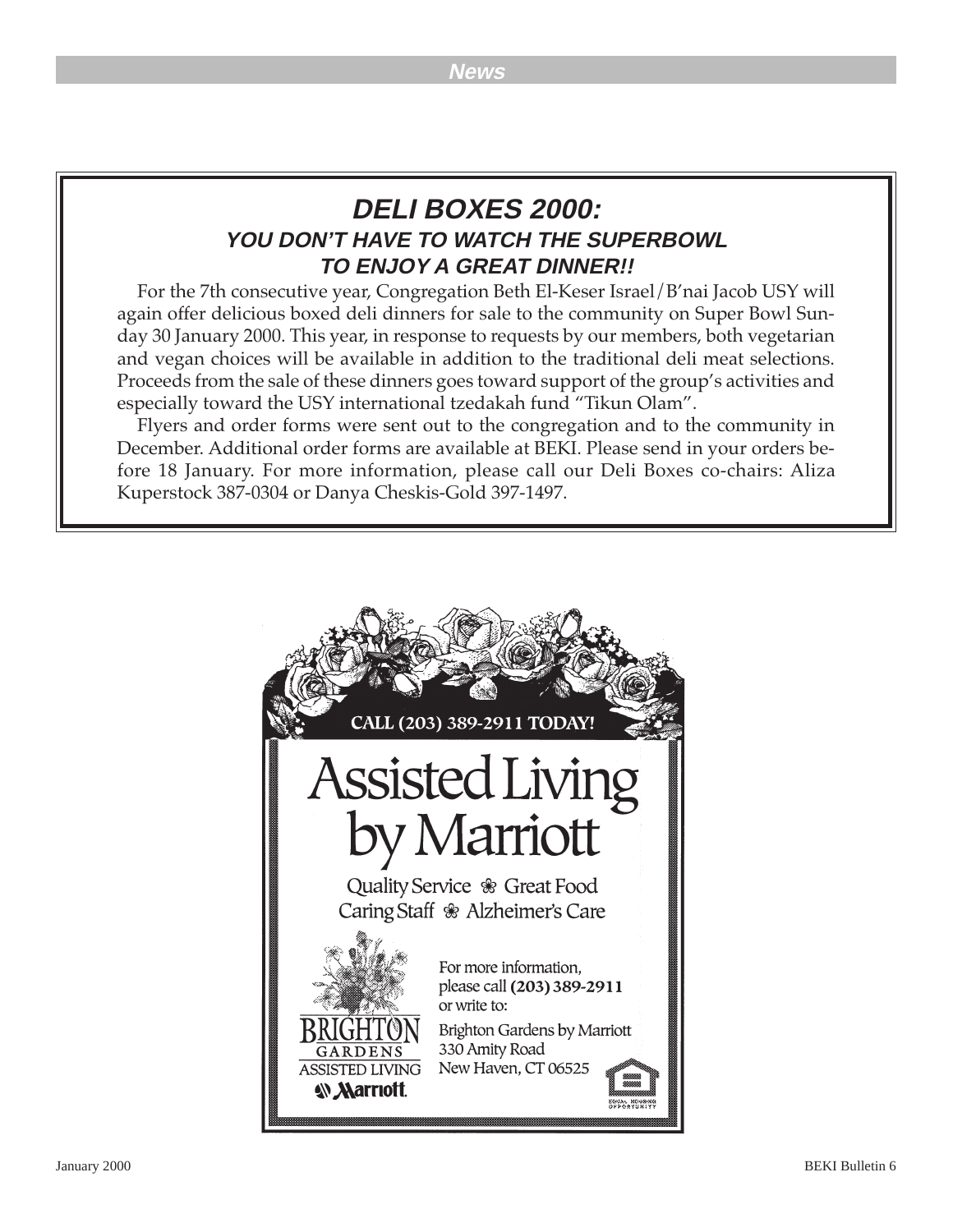## **Torah for the Hungry Mind**

## **Hebrew Language Courses**

Hebrew language courses at two levels will begin on Sunday nights in January. The first course, "The Alef-Bet Workshop," will teach the basics of the Hebrew alphabet and decoding skills. The second course, "Beyond Alef-Bet," will serve as an introduction to the basic vocabulary and grammar of Hebrew, using the *siddur* (prayer book) as the initial point of reference. While focusing on



siddur Hebrew, the language skills covered are readily transferable to Biblical and Modern Hebrew.

Both classes will meet from 6:00p to 7:00p every Sunday evening from 9 January 2000 to 27 February 2000 (eight sessions). In addition to book fees, there is a nominal registration fee. For more information or to register, call Rabbi Tilsen at 389- 2108 x10. The courses may be taken independently and are part of the Siyyum 2001 curriculum.

## **Avot**

Join us every Shabbat afternoon following Minha afternoon service during fall and winter for a twenty-minute Pirqe Avot Study session. Study and discuss this early collection of wise sayings of our sages, also known as "Mishna Avot" or as "Avot." "Pirqe" means chapters or quotations; "avot" means "of the ancestors." Avot was edited in the second century of the Common Era by Rabbi Yehuda HaNasi and contains material from that period as well as from several centuries earlier. As Hillel says, "Do not say, 'When I have leisure, I will study,' for you may never have leisure" (Avot, 2:5). That's the same Hillel who says, "If not now, when?" (Avot, 1:14).

## **Shabbat Shalom Learners' Minyan**

The "Shabbat Shalom Learners' Minyan," which meets every other Saturday morning at 10:45a in BEKI's Rosenkrantz Library, is an ideal setting for veteran and novice shul-goers alike to become more comfortable and expert in the *Shaharit* (morning) and Torah services in a supportive

setting. Lead by Steven Fraade and Rabbi Alan Lovins, the Shabbat Shalom Learners' Minyan has helped many feel a deeper sense of awe born of greater understanding while increasing the level of comfort through nurturing step-by-step practice in a non-threatening multigenerational setting.

## **Rashi Study Group**

Each Monday morning from 7:45a to 8:30a a small group of adults meets in the Rabbi's Study to read Rashi's commentary to the Torah. It is possible to join the study for a single meeting or to begin at any time. Knowledge of Hebrew is not necessary but helpful. For more information, just come once and find out what it is about.

## **Classes Coming in March**

"Shir HaShirim Song of Songs: Love Poetry of the Hebrew Bible" with Rabbi Murray Levine and "Mishna Berakhot" with Rabbi Jon-Jay Tilsen will be offered on Sunday nights beginning in March. Look for details in the next issue of the BEKI Bulletin.

## **Siyyum 2001**

A group of adults has made a commitment to a year-long program of study beginning in January. If you are interested in learning more about the program or would like to join, please contact Rabbi Tilsen at 389-2108 x10 or jjtilsen@aol.com.

## **Taste of Honey**

The "Taste of Honey" night of adult study presented by the Department of Jewish Education of the Jewish Federation of Greater New Haven will take place on Saturday night 29 January 2000. Among the instructors will be BEKI members Dr. Steven Fraade, Dr. William Hallo, Dr. Paula Hyman, Rabbi Murray Levine, Dr. Alan Lovins, Dr. Nanette Stahl, Rabbi Carol Stein and Rabbi Jon-Jay Tilsen. For more information on the program, call Valerie Sandler (also a BEKI member) at the Jewish Federation at 387-2424 x316.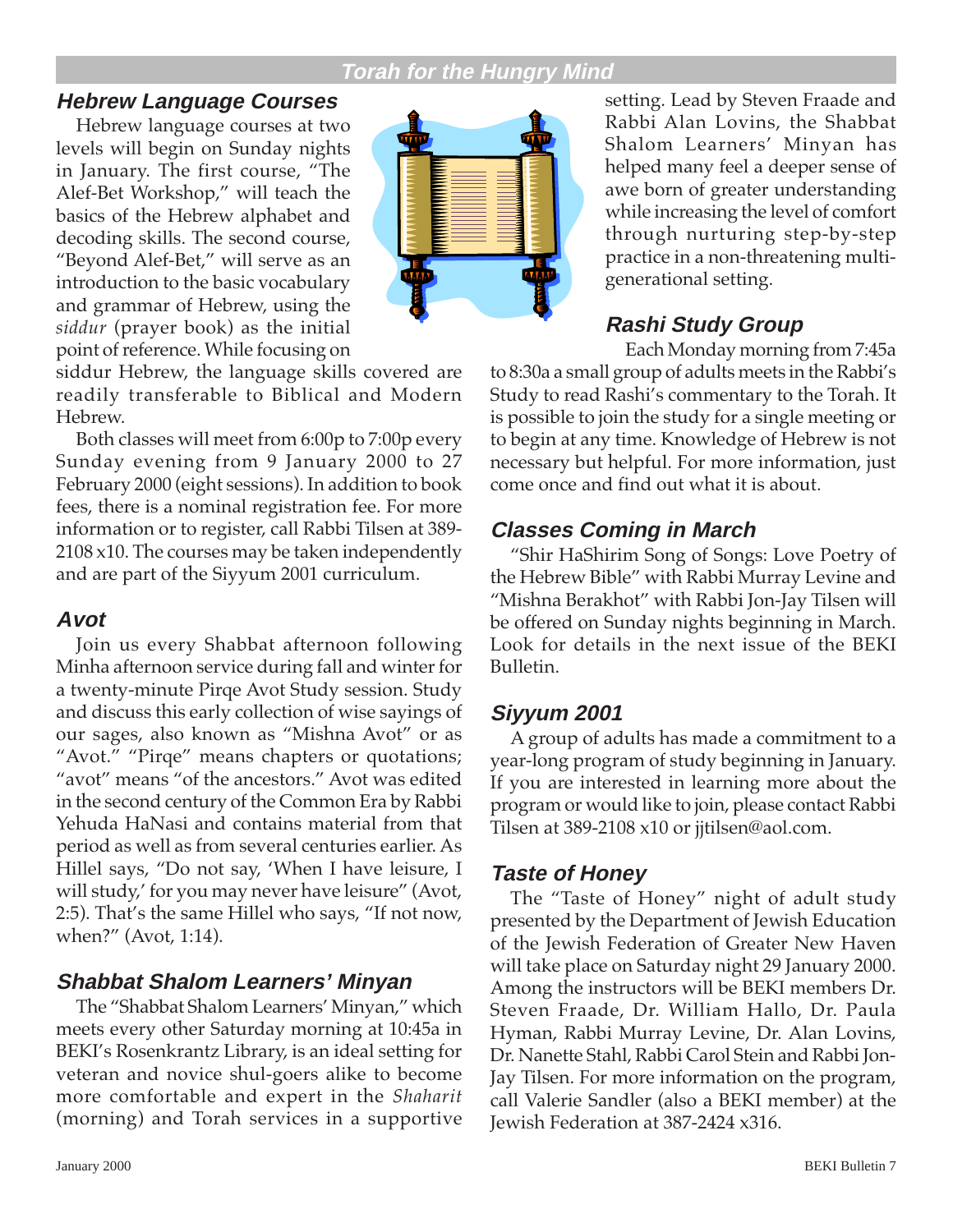# **BEKI Playgroup**

Parents and children in the BEKI Playgroup have been enjoying our weekly meetings at 10:30a on Wednesdays in the Claire Goodwin Youth Room. Between playing and snacking, we have managed to clean the toys and take an inventory of the room. We have created a wish list of items for people to donate to enhance the room and the programs held there. We ask that the items donated be new or "gently used", and they can be brought directly to the Claire Goodwin Youth Room.

#### **Wish List For BEKI Youth Room**

- Large floor pillows for the reading corner (with removable-machine washable covers)
- Puppets
- Large durable toys, without too many little pieces
- Jewish games, puzzles and toys for ages 0-5
- Plastic cookware and toy food

We are looking for new families to join our playgroup. Help us spread the word; the playgroup is open to non-members and is a great way to get to know BEKI! For more information contact Sharon Lovett-Graff 387-2683 or Leora Lew 389-1048.

## **KISS meets in January**

BEKI's unique "Kids In Shul when they close the School" program, also known as the "Snow Day" program, will meet on Monday 17 January 2000 from 8:00a to 3:00p in the Claire Goodwin Children's Room. The KISS program offers a funfilled Judaic program for elementary-school aged children on a day when Ezra Academy and public schools are closed for conferences, holidays and snowfalls when parents may have to work. Space is limited. Call Anne Johnston at 389-2108 x33 or email her at ajohnsto@connix.com to reserve your space or fax in the registration form available at www.beki.org/forms.html or from the office.

# **BEKI Day at Ezra**

Our Congregation has a long and close tie with Ezra Academy, our local Solomon Schechter Day School affiliated with the Conservative Movement. Thursday 27 January will be "BEKI Day" at Ezra. Rabbi Tilsen will be joining the children for morning prayers at 8:15a at Ezra Academy. All interested persons are welcome to attend.

# **Bat Mitzva in January**

**Jessie Karsif**, daughter of BEKI President Dr. **Brian Karsif** and Religious School Principal **Terri Stern**, and sister of **Ben Karsif**, will lead and participate in services as a *bat mitzva* on Shabbat 21-22 January.

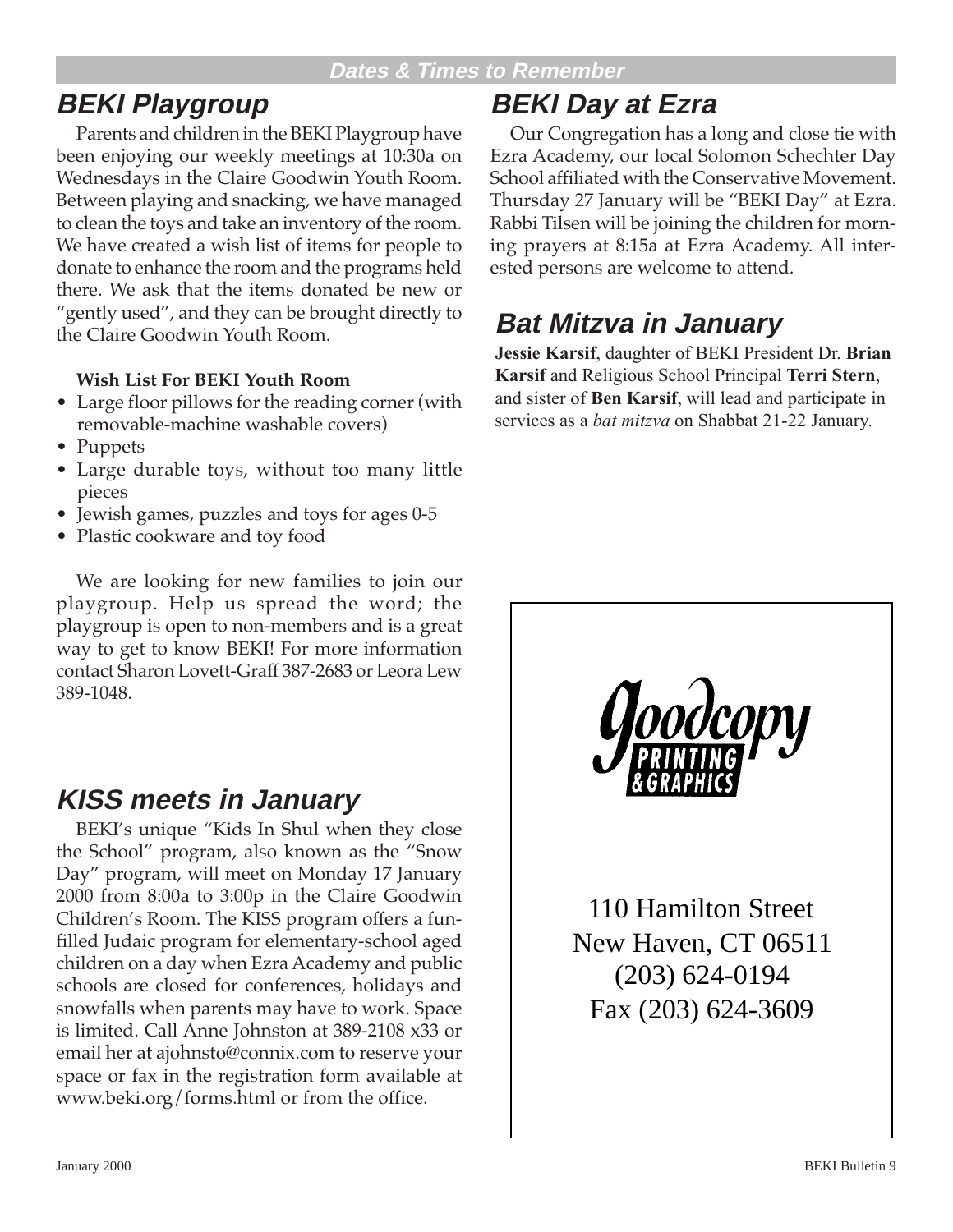# **LifeCycle**

## **With Sorrow we Note the Passing of**

- Jack Nuht, husband of Mollie Nuht, father of Joan & Alan Gelbert
- Frances Kaplan, sister of Lillian & Alexander Heisler
- Edith Fields, aunt of Stanley Saxe

## **Mazal Tov to**

- Wilbur Witten on the birth of his tenth great-grandchild on the first day of Hanuka
- Arthur & Betty Levy on the birth of their grandson *erev* Hanuka
- Robert Leikind & Ellen Jawitz on the birth of **Benjamin Asa Leikind** on the fifth day of Hanuka

# **Tree of Life**

Outside of BEKI all the leaves have fallen off the trees. It's that time of year and we must clean up the fallen leaves. Inside of BEKI we have our beautiful Tree of Life. The leaves are permanent reminders of our dear ones and reminders of many happy occasions. How about purchasing a leaf that will never fall off the tree? It's just \$118.00 for a leaf inscribed in honor or in memory of your dear ones. Call me at 387- 7882; I'll be happy to help you with the wording.

Since the start of our new year 5760, we wish to acknowledge the following donors who have had leaves inscribed on the Tree of Life:

"In loving memory of my husband, father and grandfather" by Rose Feen and daughters Betty Sue and Hildy, and grandson Todd

"In honor of our children's wedding, Victoria and Richard Miller" by Rena and Samuel Miller "In memory of Philip J. Lipkin" by Gladys Lipkin

One leaf in reserve for future use by Gladys Lipkin